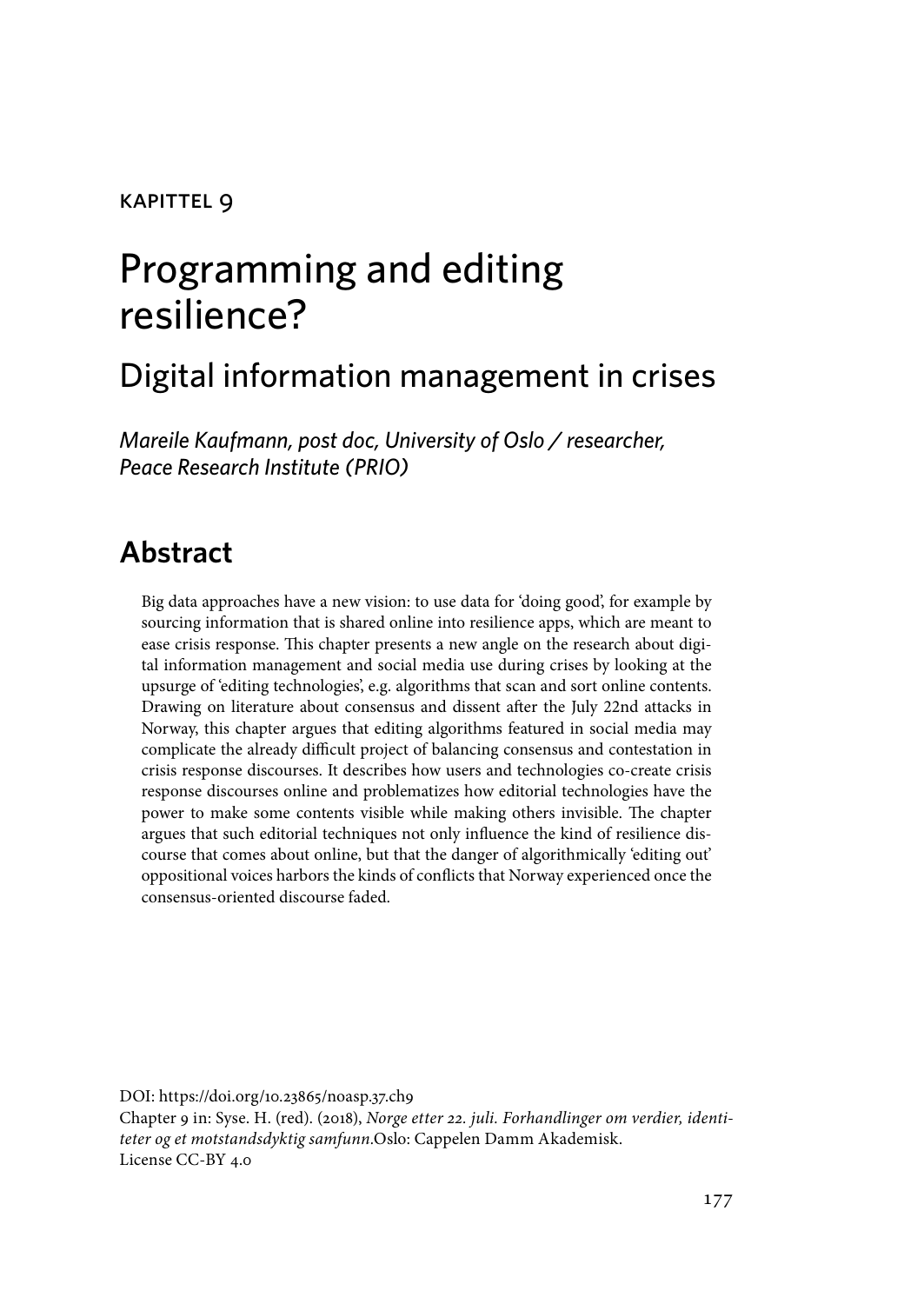#### **Introduction**

The concept of resilience is no longer news. It has arrived (Kaufmann 2017a). Especially emergency management programs cultivate the idea of bouncing back or springing forward in response to stress (Holling, 1973; Garmezy, 1973). This becomes evident when we look at institutional programs such as the European Commission's "Strategic Approach to Resilience in the EU's External Action" (European Commission, 2017) or the UN's Hyogo Framework for Action "Building the Resilience of Nations and Communities to Disasters" (UNISDR, 2005). Resilience, however, has not only become a central concept in emergency management programs, but has also found its place in the programming of online platforms and computer applications for crisis response. Approaches to resilience programming include anything from digital mapping of ongoing disasters to the coordination of relief activities based on available online information.

What institutional and digital resilience programs have in common is that they provide emergency populations with a platform to organize themselves. Both kinds of programs are intrinsically organized around the expectation that those hit by crises take on an active role in dealing with it. In light of that, resilience has been interpreted as a program of empowerment that seeks to "build back better" (UNISDR, 2010). Others, however, termed resilience the "lingua franca of survival" (Duffield, 2016) and criticized its guiding theme of adaptation as a contemporary form of "insecurity by design" (Evans & Reid, 2014, p. 38), since security no longer means the protection from harm. Rather, resilience promotes a do-it-yourself notion of security. This is why it has also been described as neoliberalism's normative way of mobilizing social agents (Joseph, 2013). Whether one chooses to interpret resilience as empowerment or as a neoliberal form of governance, the expectation of a participant, self-organized emergency population is always a central norm that characterizes resilience programs. Yet, self-organization is not the only norm that characterizes resilience. In fact, any resilience program can be analyzed in view of the norms, values and expectations they incorporate.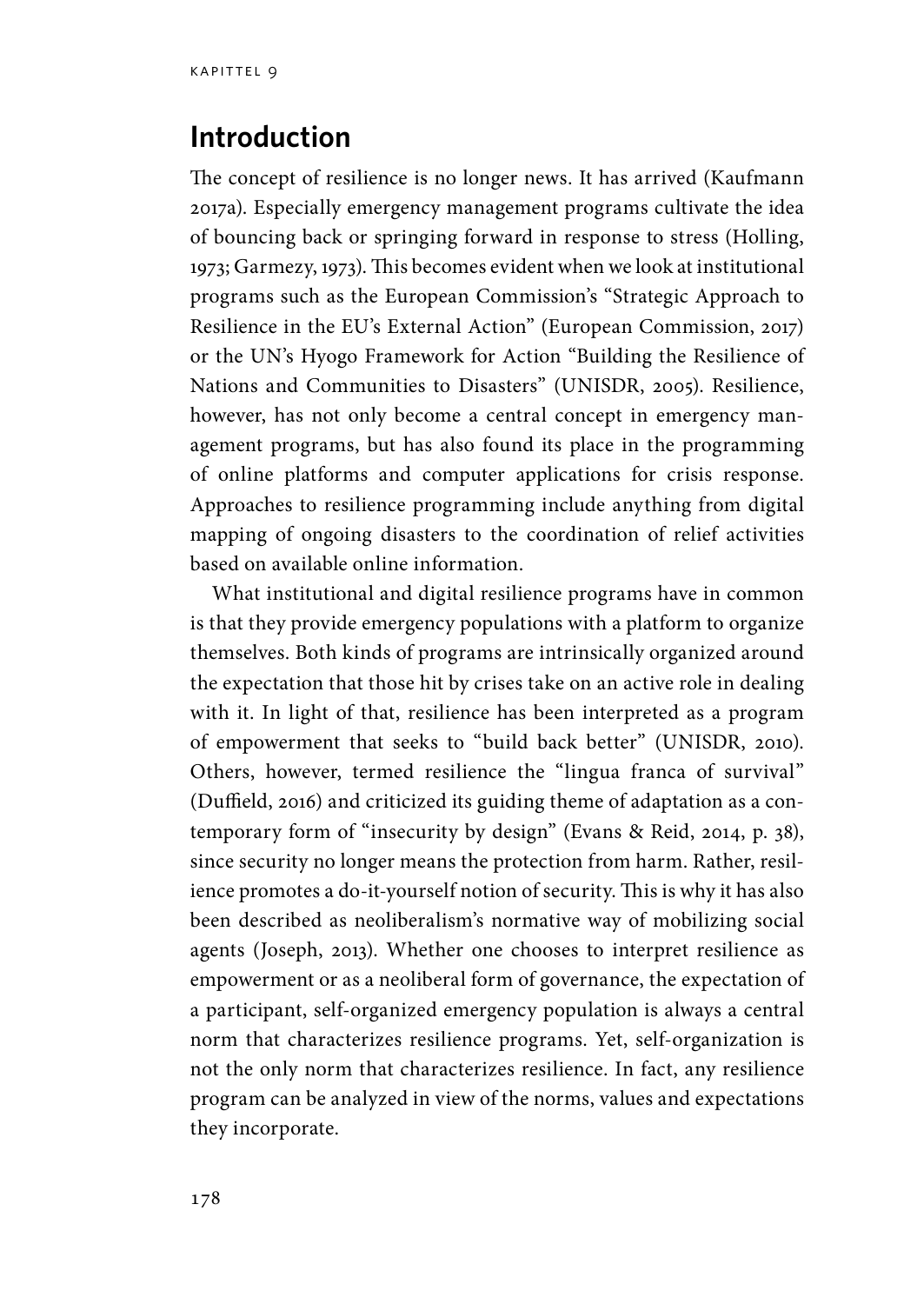This chapter looks at the way in which online applications for resilience and emergency management incorporate norms, not only through the form and format of postings, but also through the rise of editorial tools that can sort and associate contents with each other. Online emergency management systems have experienced a growth in the past few years (Steen, 2014) and commonly enjoy the reputation of being neutral or objective tools, simply because they are computing technologies. However, the recent debate about fake news, and specifically the one about fake news during emergencies (Ohlheiser, 2017), illustrates well how any computer program incorporates a set of norms. Computer programs are only as neutral as the data or contents fed into it (Boyd and Crawford, 2012; Andrejevic & Gates, 2014; Kaufmann & Jeandesboz, 2016), the social networks that spread its content (cf. Jackson, 2017), or the team writing its editorial algorithms (Kaufmann, 2017b).

In what follows I will briefly describe how resilience has gone digital and discuss some of the challenges that arise with resilience programming. Here, I will also draw on work done by other members of the NECORE project (Ezzati & Erdal, 2017; Thorbjørnsrud & Figenschou, 2017; Figenschou & Thorbjørnsrud, 2016) to illustrate the normativity and the challenge of editing online contents in response to crises such as that of July 22, 2011. These insights will help us understand that editing online contents during and as a part of crisis response requires a careful balancing of consensus and opposition-oriented discourses. I will then turn to describe and discuss how this task is no longer a journalistic one only, but increasingly done in collaboration with software and algorithms.

#### **From programs to programming: Resilience has gone online**

The advent of social media gave emergency populations the option to share information about their situation. Emergency broadcasts on youtube were soon joined by crisis posts that could be re-tweeted or re-blogged on various online community platforms. Even though it is not a given that socially shared data is in fact seen by broader publics, it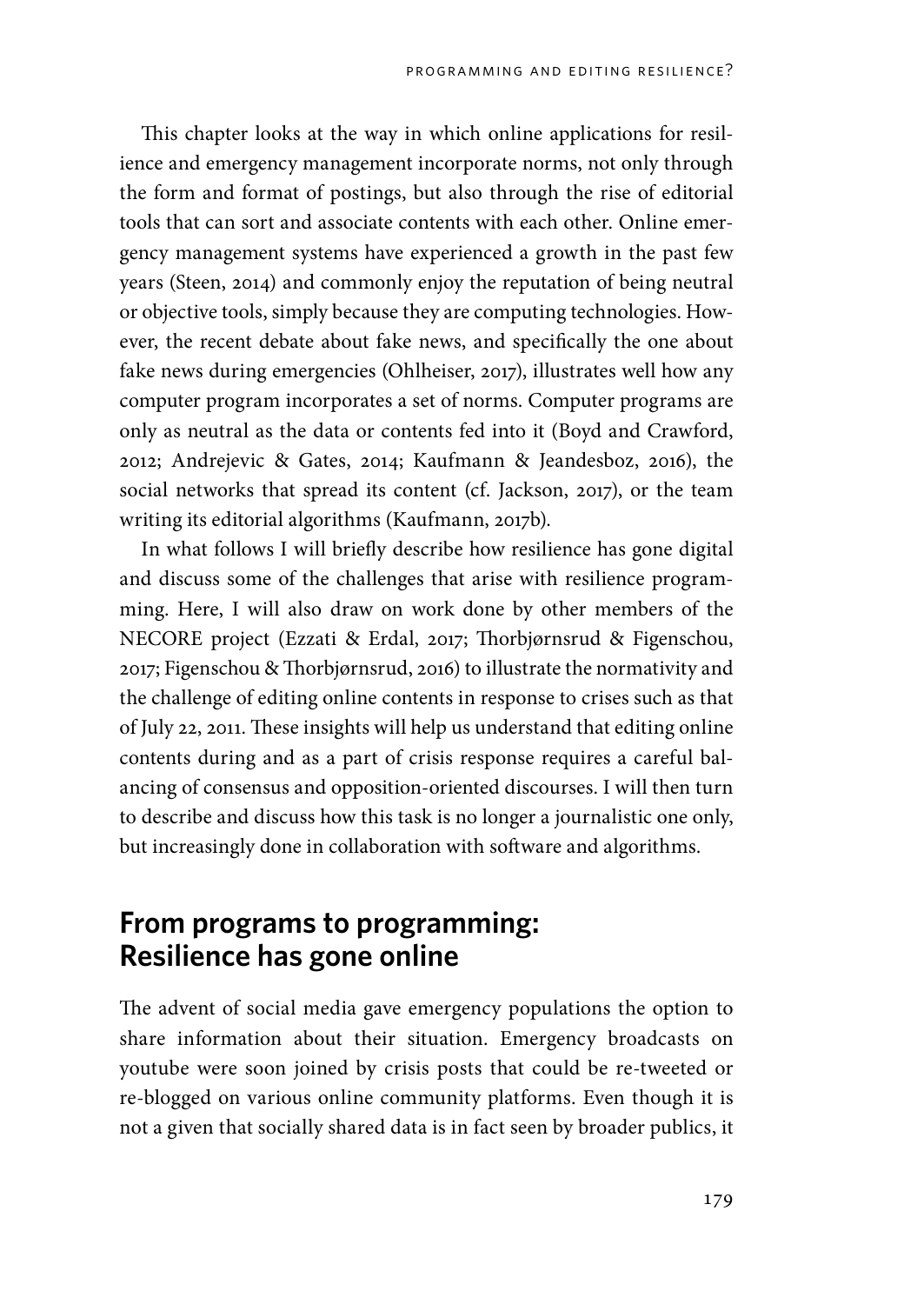has become a trend for agencies and online services to capture and analyze this information. The collection and interpretation of such largescale information, however, requires hardware, databases, analytic skills and not least rightful access (Andrejevic & Gates, 2014). This is why organized 'big emergency data'-responses took a few years to identify the trend and translate it into dedicated services and apps. Before digital resilience programs were created, social media already provided platforms for self-initiated emergency management. Especially the networked character of social media allowed for customized usages. During the attacks of 22 July 2011 in Norway, for example, Facebook and twitter emergency management applications did not yet exist. Social media were nonetheless utilized to gain an overview of the emergency, to find out whether a person was safe, to express emotions, to mourn and to experience virtual unity (Kaufmann, 2016).

By today, some of these ad-hoc usages of social media are cast into digital resilience services. We can find, for example, Facebook's "Safety check" (FB Safety Check), an emergency check-in feature to show people that you are doing ok even though you may be in a crisis location. This feature has now become integrated into "Facebook Crisis Response" (FB Crisis Response), a platform that also provides community help and fundraising, along with crisis-related links and articles. "Google Crisis Response" (Google Crisis Response) is a similar and older mobile platform that can be used to spread information, to do fundraising, to gain access to connectivity and media kits, to translate information or to track virus outbreaks. Aware of the enormous amounts of retweets during emergency situations, twitter created "Twitter Alert" with which you can enhance the visibility of select, critical tweets "that contain up-to-date information relevant to an unfolding event, such as public safety warnings and evacuation instructions" (Twitter Alert). In order to avoid congested networks when people use WhatsApp, twitter, Facebook and Google Crisis Response, "First Net" has been created. It is an independent authority that provides first responders with a dedicated broadband network (First Net).

It is no surprise that resilience apps and programs flourish when the online information about emergencies is rich and diverse. It includes written contents, audio and visual data, but also metadata, which helps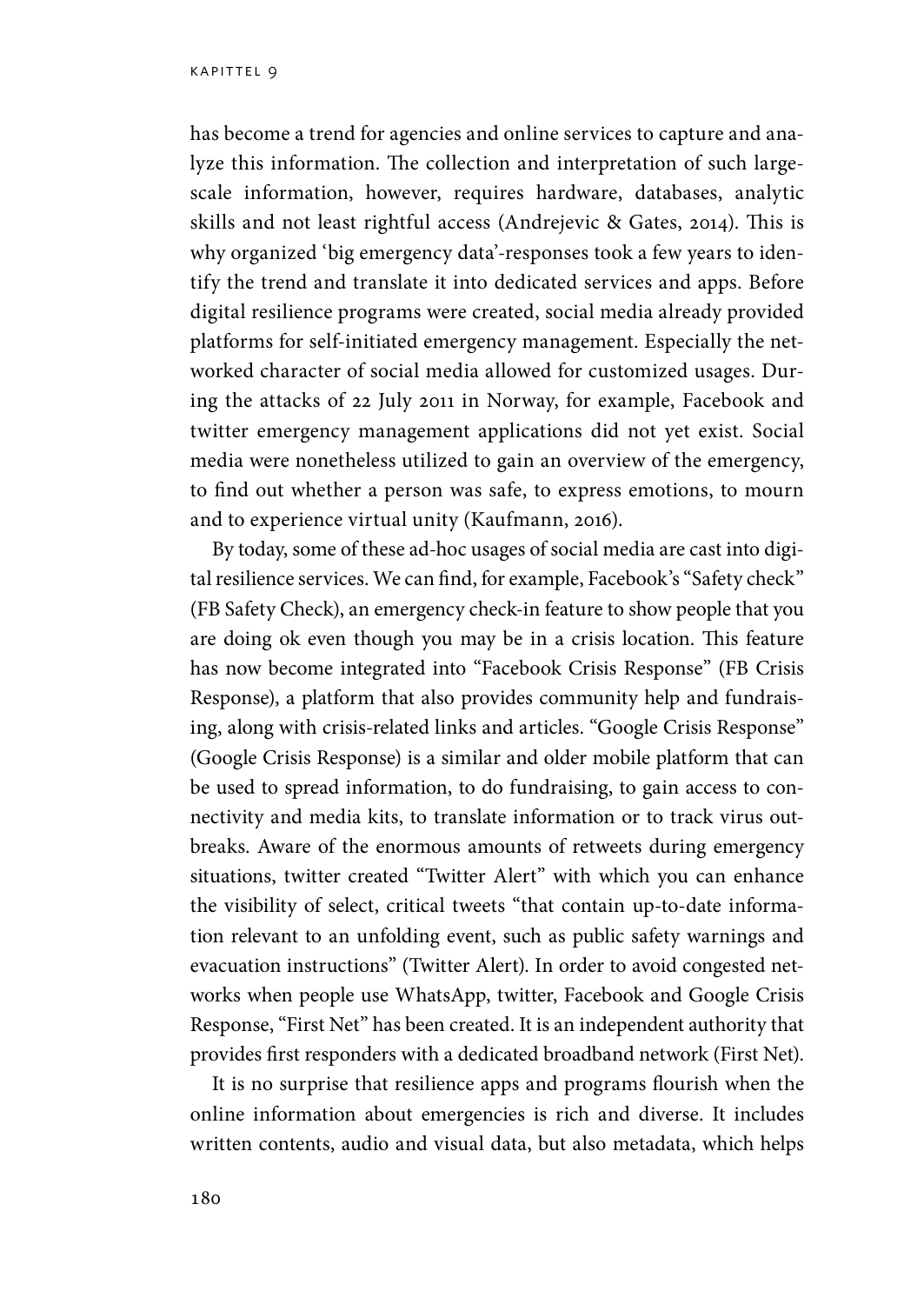to tie contents to approximate locations. This information is evaluated by means of statistics and algorithms to map ongoing emergencies, guide users in dealing with the present situation or create insights that are considered valuable for future emergencies. As such, digital resilience programs are the manifestation of the resilience logic. They inherently build upon the adaptive, self-organized emergency 'crowd' that is connected and happy to share. The crowd is here not only the main target of the information market, but also that of emergency management: the crowd provides information and performs its emergency response according the patterns identified by resilience programs. The role of digital programs is here to associate the available information and to specify steps for intervening and dealing with emergencies, which is in fact the key feature of *any* resilience program (Kaufmann, 2017a).

The excitement about such digital opportunities (e.g., Meier, 2013) is also met with criticism. A major question is, for example, whether a state of exception justifies the collection of potentially personal and private data. Other challenges concern the allocation of accountability for conclusions that are drawn from the data, the rise of new vulnerabilities such as misinformation, as well as the commercialization of resilience planning, or the creation of fear by spreading crisis information incautiously (cf. Kaufmann, 2017a; 2016, Crawford et al., 2013). While practicable answers to these criticisms are still rare, another set of issues arises with the analysis of online data: which information should be prioritized and how to fact-check information in order to avoid speculation and fake news? Some resilience programs count on the 'Wikipedia effect', meaning that other users correct mistakes shared on online platforms (Maron, 2013). The Federal Emergency Management Agency in the US, for example, installed 'Rumor Control' by publishing rumors and answering them on their site (FEMA Rumor Control).

#### **Editing online contents as a part of crisis response**

While the fact-checking of social media contents remains difficult, it is not the only problem concerning information management during crises.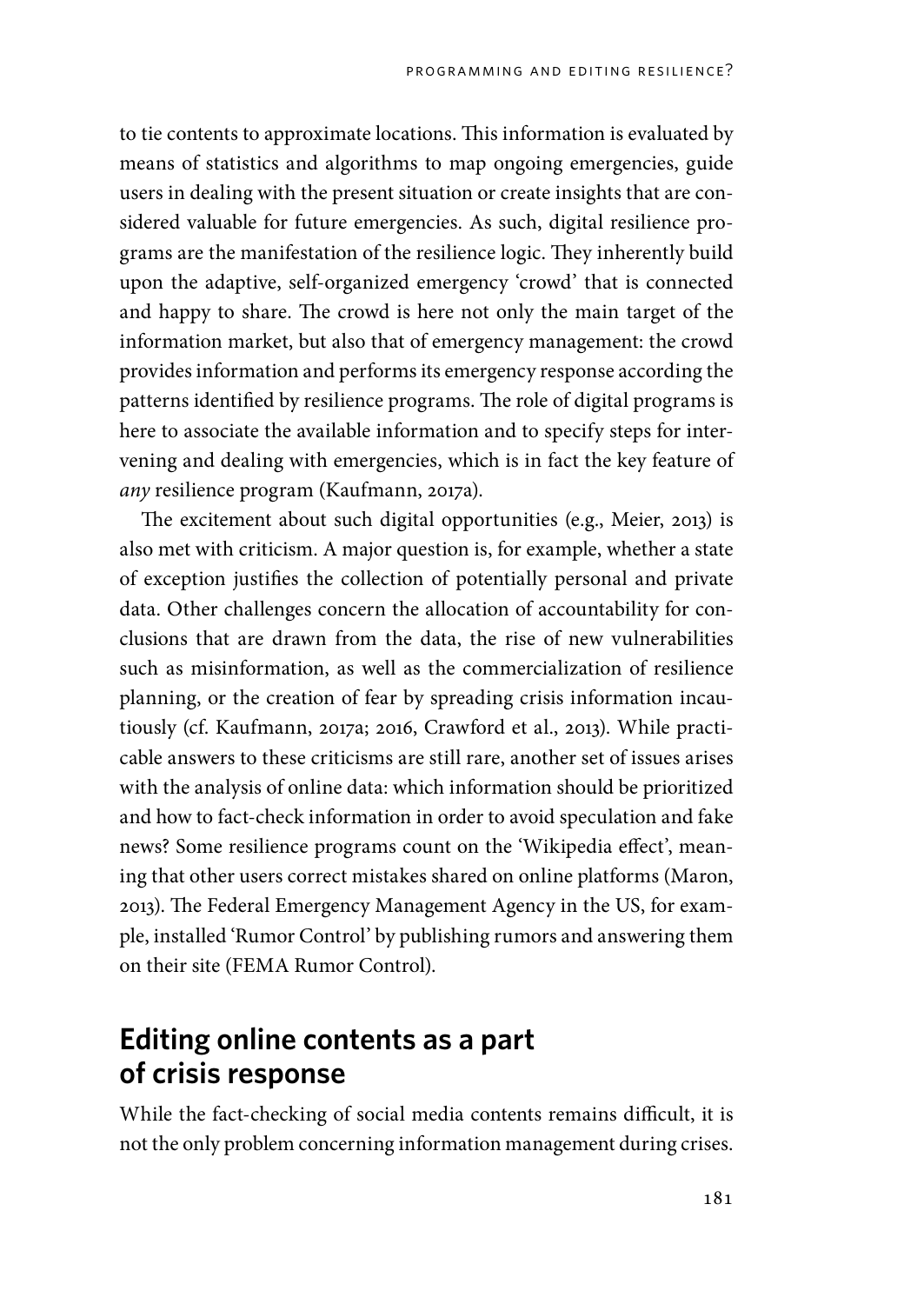The editing of shared contents in general is becoming a challenge, especially when apps and software are used for more than practical emergency response, but become means of coping with crises emotionally and intellectually. This became utterly apparent when social media users were left with "unanswered ambiguities" (Kaufmann, 2016) in the aftermath of the 22ndof July attacks. They described how the virtual sense of unity, pride, support and solidarity was always experienced together with the silencing of specific voices, of hate and anger, of aspects too uncomfortable to be discussed online (ibid.). Amongst other things, this had to do with the short, semi-public, and potentially viral format of the postings. What this illustrates is that both the users and the technical functions of the platforms played a role for information management during the July 22 attacks, and thus also for the way in which emergencies were experienced and dealt with online.

To take this argument one step further, not only did users and technologies collaborate when it came to crisis information management, but this collaboration was imbued by norms. Certainly, the contents that users shared were normative, as for example discourses about unity and the experience of a common "we" in the aftermath of the terrorist attack. Furthermore, the editing of such contents, of choosing the opinions and experiences that were going to be visible and invisible in the aftermath of the attacks, was normative too. What may not be so obvious, however, is that these editing processes are more and more influenced by the used technologies. Technologies are part of the highly normative process of editing online information, since format and form of dissemination determines the kind of contents that are shared in the first place. The role that technologies play becomes particularly prominent when we look at what kind of information becomes visible online, but even more so when we realize which information remains unposted or is actively "edited out" – an operation that today can be done via algorithms. We shall see that the "editing out", the silencing of voices and the "invisibilization" of contents are central in the way an emergency is dealt with. In order to understand this point better, we will take a closer look at the discourses, media usages and editing processes that were part of dealing with the July 22 attacks in Norway.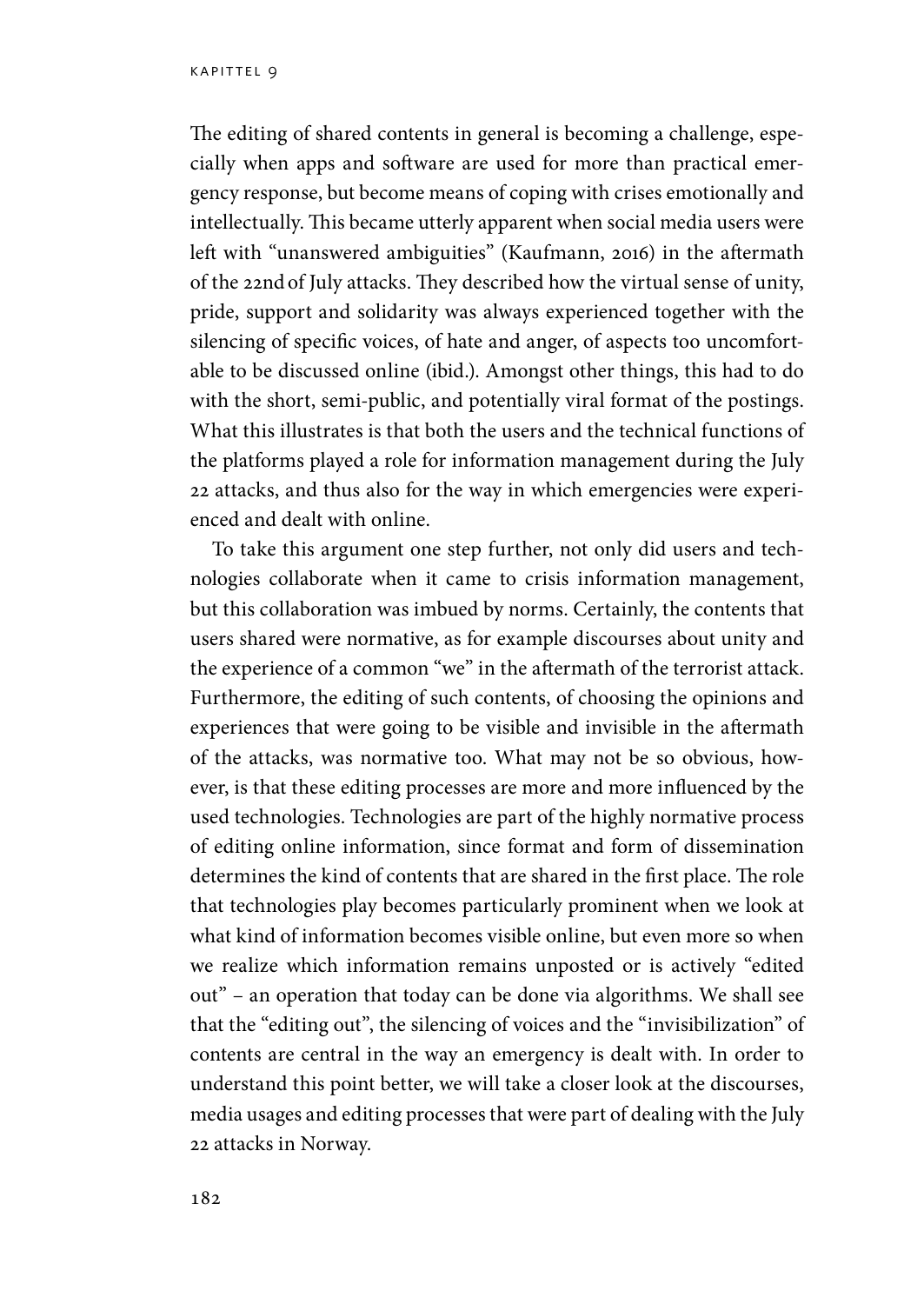The dominant response to the July 22 attacks was a focus on consensus (Ezzati & Erdal, 2017). This applied not only to political elites and news media, but also to social media discourses revolved around a united response to terrorism. While that is not unique to the Norwegian case (Putnam, 2002), the value of solidarity was nonetheless particularly pronounced in Norway with the rose marches and speeches by the political authorities at the time (Ezzati & Erdal, 2017). This consensual phase also determined editorial practice in news media, where journalists would consider their mission to be co-humans, to bolster taken-for-granted societal values and a shared understanding of the events (Thorbjørnsrud & Figenschou, 2016, p. 4). This unity would become symbolic of the official crisis-response and the way that Norway would deal with the attacks. The ritualistic journalism that sought to foster shared values entailed a distinctive editing practice in the online media (Thorbjørnsrud & Figenschou, 2016). Foregrounding a strong "we" would mean that voices deviating from this sense of unity would be muted (Thorbjørnsrud & Figenschou, 2016, p. 5). Anger, hate and revenge would neither feature in official media stories, nor in the online comment-sections, where editorial practice was particularly interventionist (Figenschou & Thorbjørnsrud, 2017). If online media were not closing their comment sections down completely, they would hire professional moderators to implement commenting guidelines about factuality and ethics, demand for registration and restrict topics for commenting (ibid.). Even though it seemed that the strong editorial character would get lost in social media (Thorbjørnsrud & Figenschou, 2016, p. 5), social media users did the editing themselves by deleting or re-posting specific contents (Kaufmann, 2016).

These strong editorial practices, however, led not only to what niche media experienced as "consensus-pressure" that was exercised mainly by the political and media elites who were close to the events in Oslo (Kaufmann, 2016, p. 13). It also led to a lack of meeting ambiguities and unanswered points, critique and open questions. This void became evident both on social media (ibid.) and in traditional media (Thorbjørnsrud & Figenschou, 2016), as well as amongst political elites (Ezzati & Erdal, 2017). Some, for example, didn't feel part of the consensus and would have found it even provocative to be part of the manifestations of unity, or to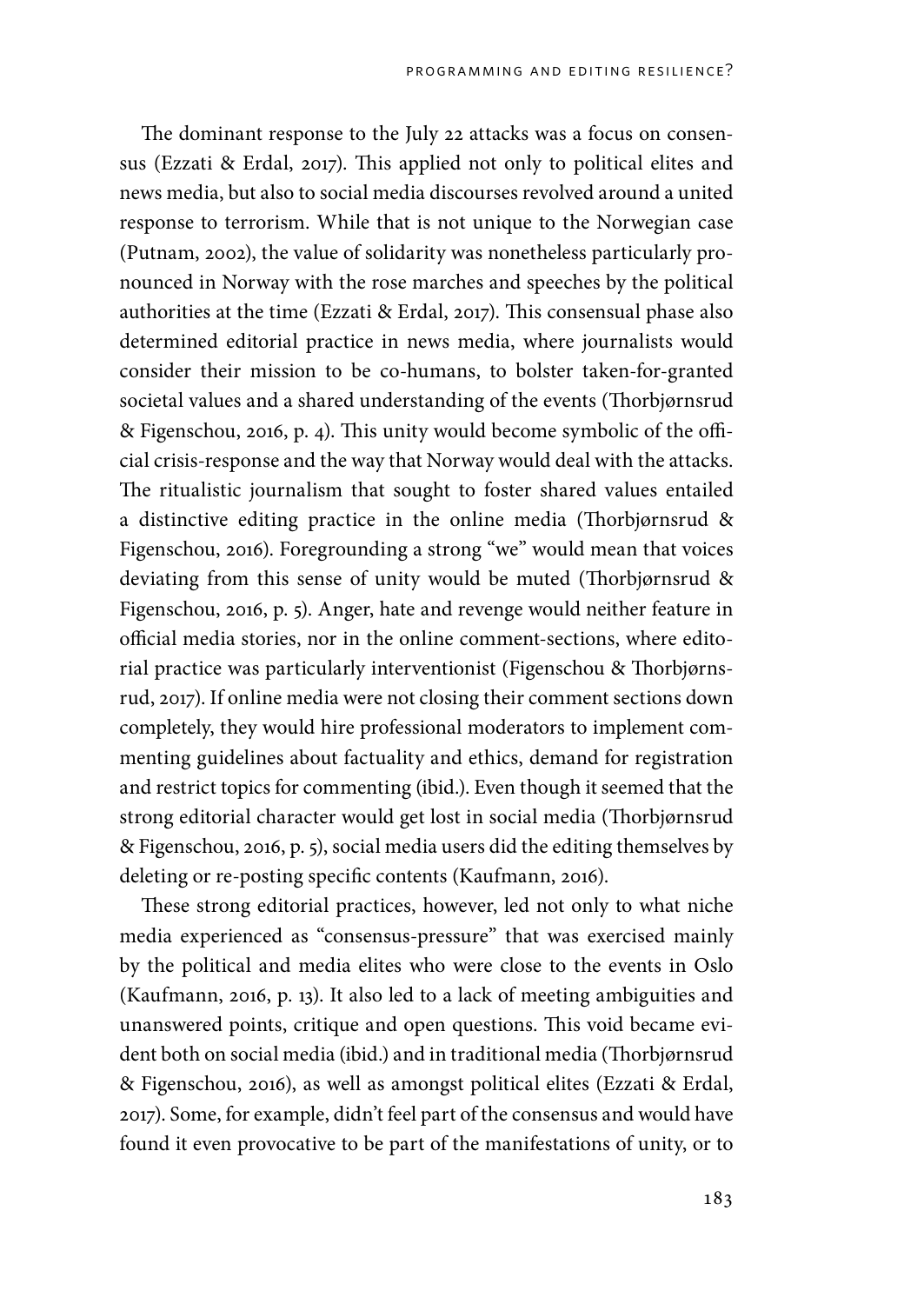take their open questions up in media discussions (Ezzati & Erdal, 2017, p. 10). They felt that they were seen as part of a homogeneous group, one that is associated with the perpetrator, the "other", when in fact they saw that one could be different from the Norwegian "we" in many ways (Ezzati & Erdal, 2017). As such, they were neither part of the direct response narrative in Norway, nor the discursive enactment of resilience.

To understand what such forms of *editing* voices *out* of the response discourse entails, Ezzati & Erdal (2017) introduce the works of Chantal Mouffe (2005). Mouffe discusses the exclusion of opposing voices as an act of power. Exclusion of voice is likely to turn those that hold contesting or opposing views into adversaries or enemies, who no longer share the common bonds of a democratic society (ibid.). As such, exclusion of opposing voices becomes a trigger for conflict (ibid.). This also means that when the resilience of a nation becomes associated with a unity that actively excludes deviant voices, conflict is likely to emerge. In Norway, conflicts did emerge. Figenschou & Thorbjørnsrud (2016) described how editorial practice was challenged and conflicts surfaced especially on the backdrop of "the competing interests between various groups of victims, who all qualify for particular care and protection but represent divergent opinions on what constitutes legitimate debate" (p. 13).

In order not to subdue or mute underlying disagreements, editorial practices of consensus and the building of a "common ground" need to be combined with contestation (Ezzati & Erdal, 2017; Mouffe, 2005). Contestation refers here to a divergent interpretation of the situation, a peaceful disagreement that would eventually not lead to polarization, but to plurality and de-escalation (ibid.). Approaches that facilitate contestation would for example create legitimate channels for dissent in order to represent voices that diverge from the broadly accepted discourses (Thorbjørnsrud & Figenschou, 2016, p. 16f.). In Norway, some media did in fact practice this 'opposition-oriented editing' by expanding the range of voices and giving space to open editorials with divergent arguments and productive dissent that could be carefully countered with more mainstream voices (Figenschou and Thorbjørnsrud, 2017). Monitoring such mediated debates, however, needed a lot of focus. Other media houses simply outsourced this editorial task and therewith the editorial control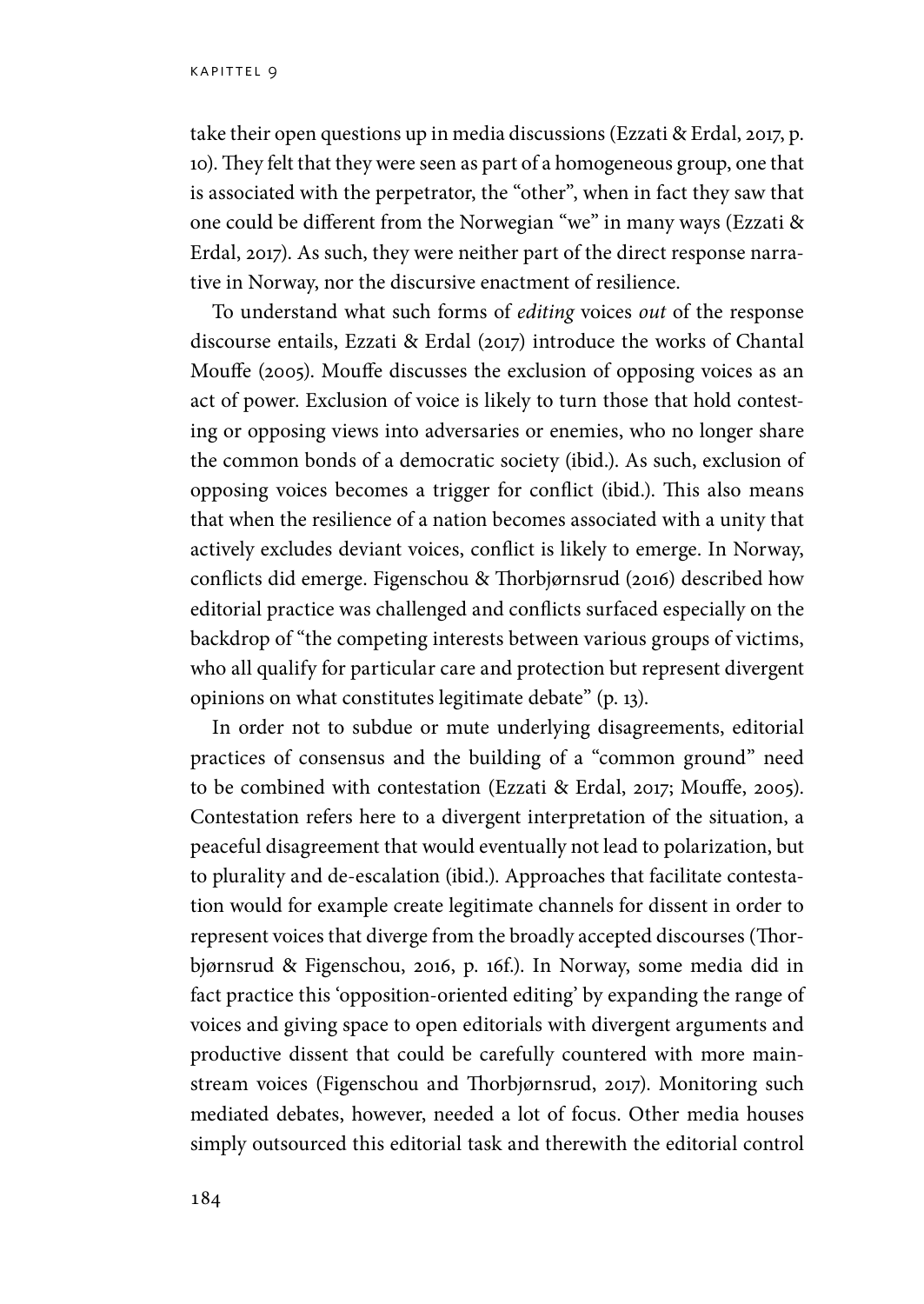to multinational media platforms, such as Facebook (Figenschou and Thorbjørnsrud, 2017, p. 955).

### **Algorithmic editing during crises: on our way to resilience bubbles?**

Editorial practice plays out differently depending on the format of the technology. Traditional media can steer debates and open up for contesting views in very different ways from social media, not to mention that the format of contestation – a highly contextualized open editorial piece or a short post such as a tweet – does make an enormous difference. Different online technologies allow for editorial practice, i.e. the silencing or the creation of contestation, in their own ways. This means that they also shape emergency response in their own ways. In Norway, the immediate response to the attack followed such a strong consensual narrative that contesting forms of dealing with the event did not receive much space. It was not until after a few weeks that online news media allowed for carefully edited opposing views. The interventionist editorial practices on comment fields, however, remained strong.

When we look at the response on social media, we do find that the users themselves play a role in deciding which contents are posted and shared in the first place. Some of these user decisions streamline or channel social media conversations more than users may be aware of. One example mentioned by a user of Facebook in the aftermath of the Utøya attacks was the case of *slacktivism* (cf. Kaufmann, 2017a): the reduction of an action that is meant to be political to simply liking, clicking on or sharing the contents one agrees with. This is a way of making a statement that does not need much engagement or investment and together with the sites' functions, it does channel or streamline social media debates. In addition to such trends of 'editing' social media communication that are initiated by the users themselves, we also find a range of technological functions that determine the editing of voice on social media platforms. Not only does the rather short format of postings and the loss of context play a role here. The fact that social media are a semi-public network, which means that content can 'go viral' and yet be associated with you,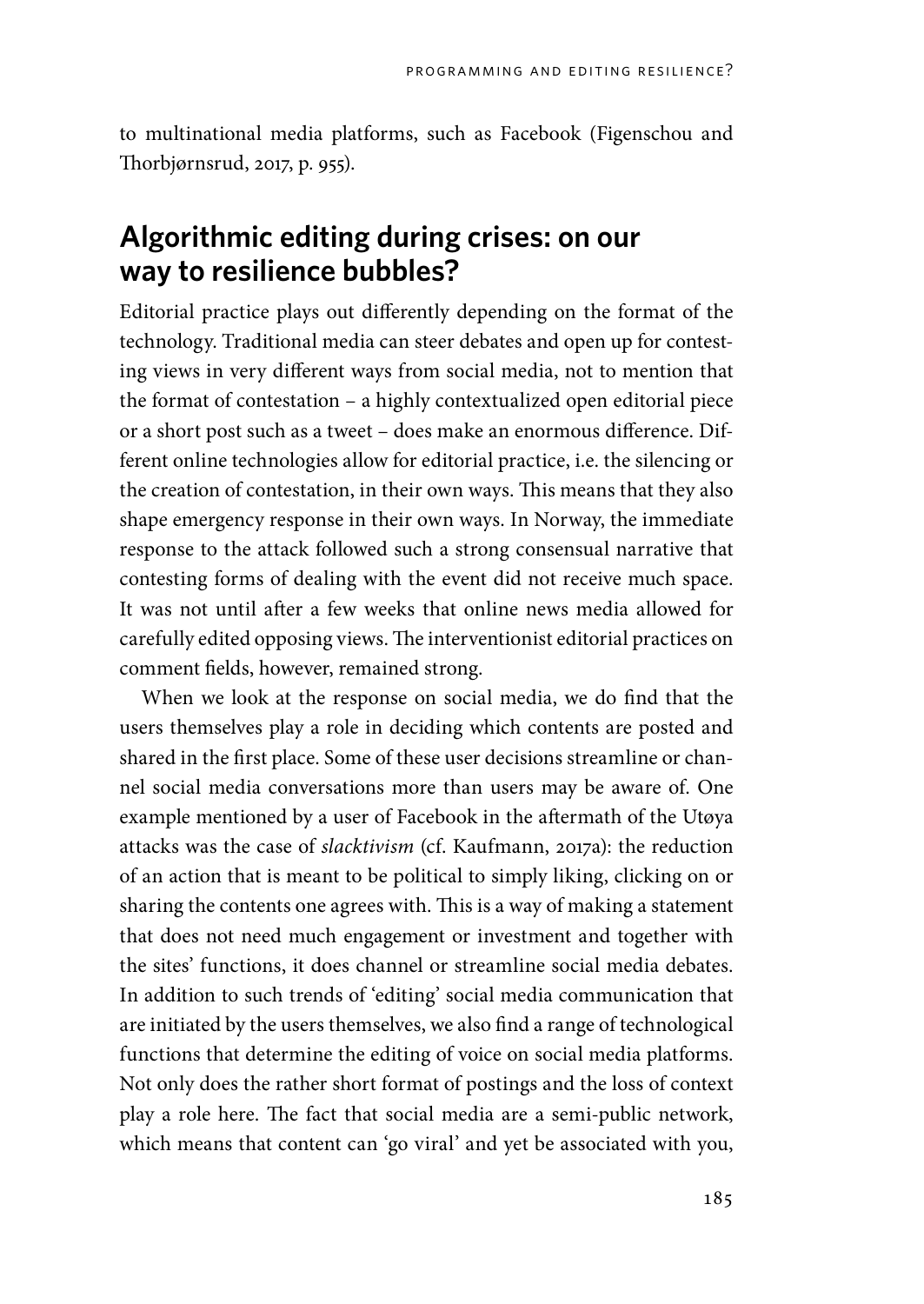also determines which kind of information is shared, and which one is not. This, however, requires the user's consciousness about the character of the medium. In that respect, some interviewees mentioned that the awareness about the publicity of the posted content even made them refrain from posting contents at all (Kaufmann, 2016). Especially in extreme situations like crises, however, the consciousness about the character of a communication medium cannot be taken for granted.

Something that is harder to be aware of or conscious about is the way in which algorithmic editing increasingly influences social media responses. It is intuitive to assume that 2.0 media, meaning dialogical forms of communication, and 3.0 technologies, where many communicate with many, allow for a broader variety of voices than traditional media. The very term *social* media indeed suggests composite discussions and yet, there are editing mechanisms at play that unify and fragment online communication at the same time. As opposed to traditional media, the way in which editing takes place is less obvious and visible. Algorithms 'enact editing', for example, by suggesting contents to users based on what they have posted, liked or re-tweeted. Such personalized results streamline the information that the user gets access to, leading to a separation of the user from oppositional contents, which is why Eli Pariser called such phenomena "filter bubbles" (Pariser, 2011). As opposed to the so-called "echo chamber", which describes a similar phenomenon from a more pejorative perspective (i.e. pointing to someone else's failings), the term filter bubble has a more self-critical connotation (Lum, 2017). The effect of filter bubbles is that social media users are supported in their view and tend to connect with online communities that share their interests. Voices that contrast the mainstream opinion may then not come to the surface, either because opposing voices are simply not part of the community, because community members decide against speaking up or because such voices are over time edited out of the conversation by the algorithm. As such, the voices we see and hear on social media may in fact be more unified or consolidated than we expect.

Some argue, however, "somewhat counterintuitively, these same channels are also associated with an increase in an individual's exposure to material from his or her less preferred side of the political spectrum"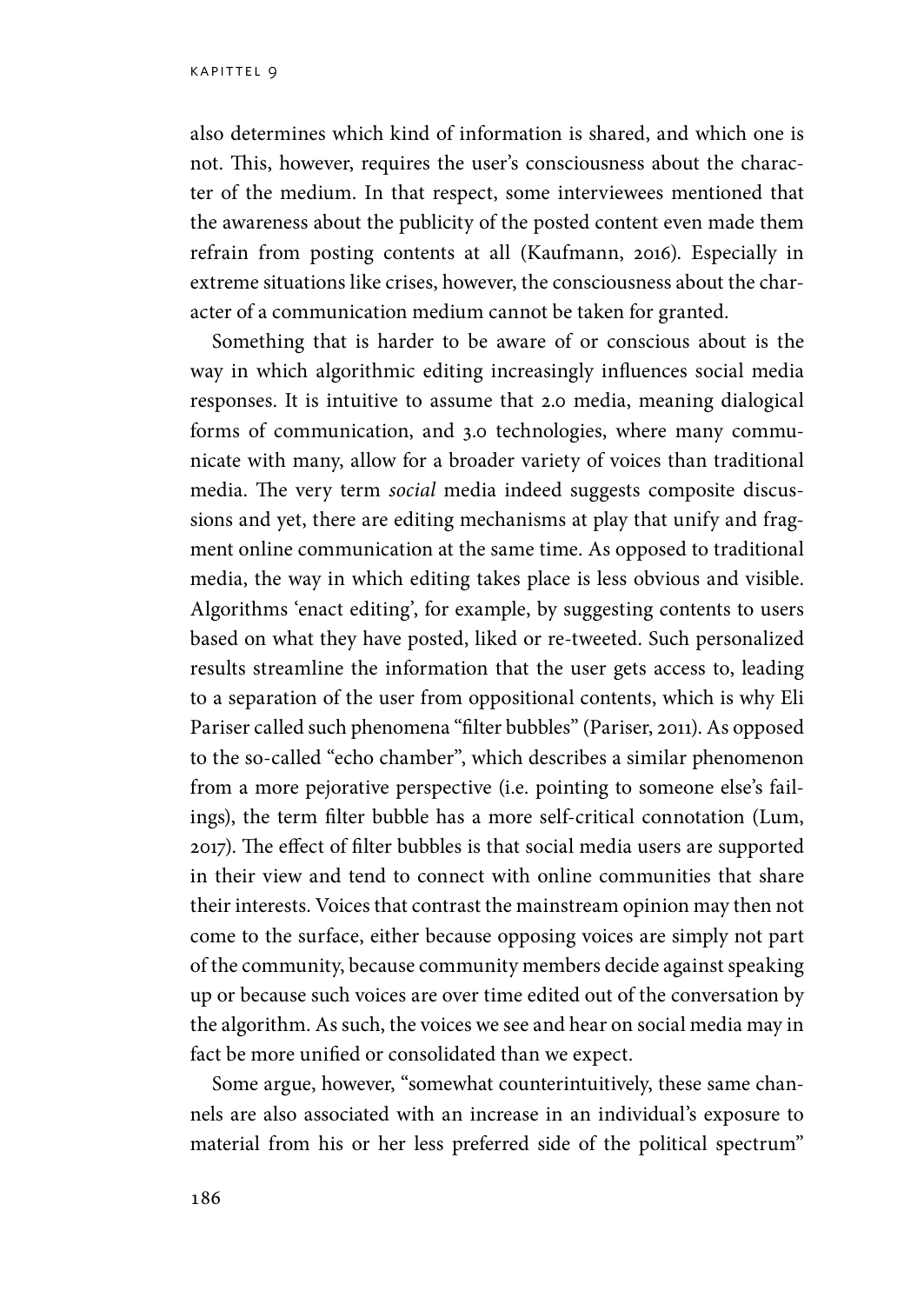(Flaxman et al., 2016, p. 298). It remains to be seen whether filter bubbles would then contribute to a climate of contestation with carefully edited contextualization of opinions, or rather one of polarization and conflict, where reading divergent views contributes to an intensification of one's own beliefs. Other algorithmic technologies enable the editing of posts according to their level of toxicity, meaning language that is "likely to make others leave the conversation" (Conversation AI). For example, "Conversation AI" is a function that is developed as part of Alphabet-owned "Jigsaw". Jigsaw is a platform that "builds technology to tackle some of the toughest global security challenges facing the world today—from thwarting online censorship to mitigating the threats from digital attacks" (Jigsaw). The aim of the project Conversation AI is "to help increase participation, quality, and empathy in online conversation" (Conversation AI). This can be done by identifying where particularly harmful or toxic comments come from and by moderating them. One possible application of the algorithm they develop would be to include a filter in the Google Chrome settings where users can decide what level of toxicity they would like to read on news sites, or sliders that allow them to rank comments according to toxicity (Conversation AI Perspective Hacks). While none of these technologies is yet in use, and the developers outspokenly recommend a journalistically moderated use of the algorithm (Conversation AI), the project of coding toxic language shows nonetheless that coding deviant contents and steering how much one would like to be exposed to them, may also become a possibility. Toxicity and other sorting algorithms, however, are only as neutral as the data they are based upon, and if set out to rank or invisibilize contents they perform highly normative work. As such, filter algorithms are another example of normatively imbued, yet inconspicuous technologies that in the best-case scenario enable contestation within online debates and increase participation, or in the worst case exclude opposing views and polarize standpoints.

Given that the dividing line between productive dissent and intolerable deviance (Figenschou & Thorbjørnsrud, 2017, p. 955) or toxicity is thin and professional standards do not yet exist (ibid.), it remains to be seen whether sorting algorithms introduce their own new standards in editing online debates and resilience discourses. In light of the upsurge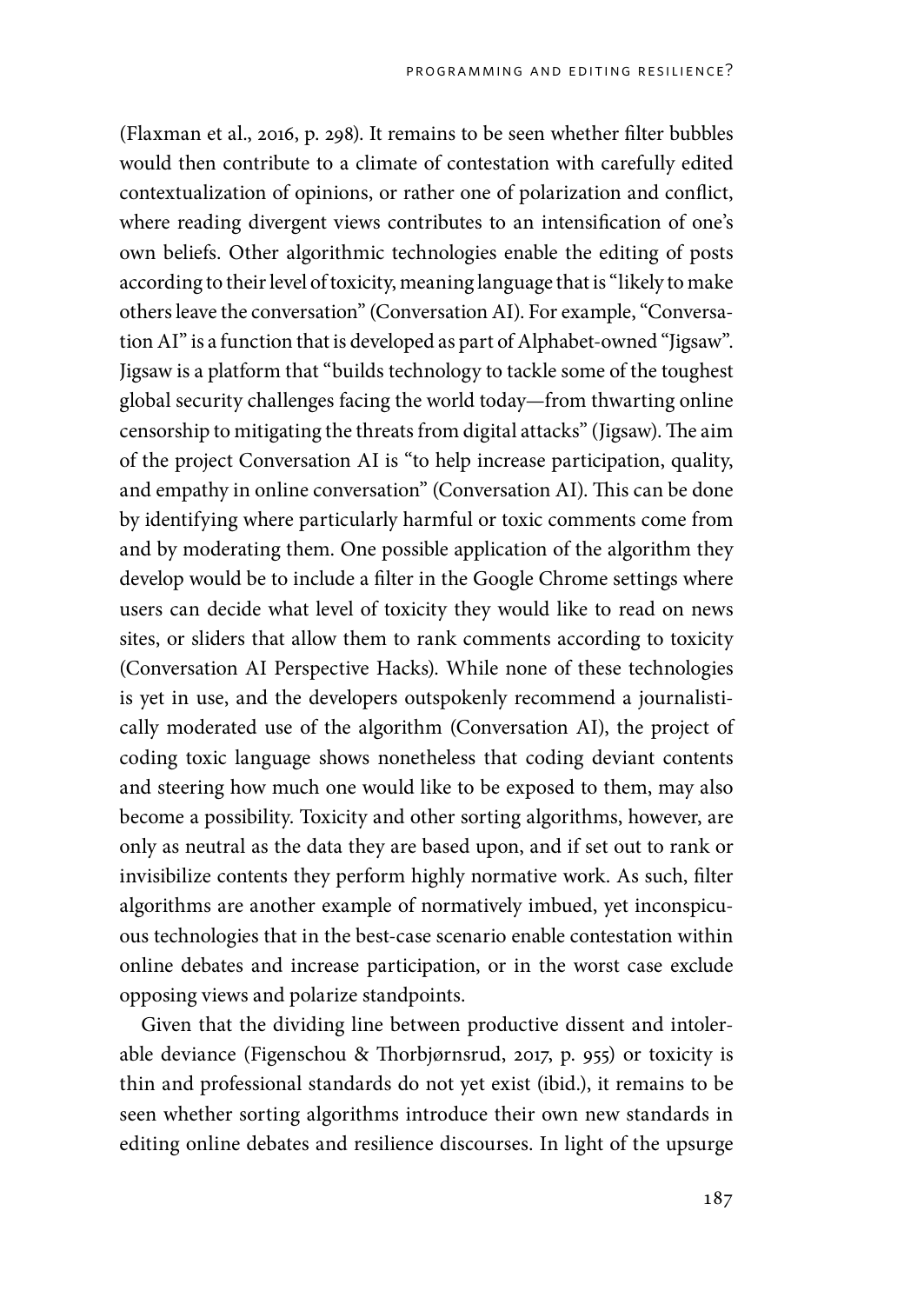of such editing technologies, the central questions remain: what kind of content becomes visible and invisible through editing algorithms? Are users aware of this form of sorting? Will oppositional views be allowed to appear or will they be muted online, especially when shared in response to a national crisis? In light of an increasing integration of traditional and social media, which means that the boundaries between journalistic and algorithmic forms of editing become more blurred as well, these questions become all the more relevant.

#### **Conclusion**

Crisis response includes not just practical answers to emergencies, but arguably also emotional and intellectual responses - that is discourses about traumatic events. Here, the management of disagreement seems to be particularly challenging. Balancing consensus- and opposition-oriented contents in order to avoid polarization and conflicts seems to require extensive editorial resources in the first place (Thorbjørnsrud & Figenschou, 2016; Figenschou & Thorbjørnsrud, 2017; Ezzati & Erdal, 2017), and even more so if they are uttered in response to a terrorist attack. In addition to that, such discourses increasingly take place online in a fast-moving, networked environment, where statements can not only spread widely and publicly, but where they are also registered, coded and translated into resilience apps.

The way in which algorithmic tools are starting to be part of both the dissemination and the editing of online contents is a rapid development that deserves a closer look. In doing so, I argued that users and technologies co-create crisis responses. More specifically, decisions of algorithms to foreground some contents and make others invisible is by no means neutral or objective, but a highly normative and powerful form of enacting crisis response. The specificity of the medium chosen to do crisis response is thus more influential than most users are aware of. As my earlier research on social media use during crises has shown, the chosen technology may influence viewpoints; it may create consensus and unity, but also ambiguity and voids (Kaufmann, 2016; 2017a). In this chapter, I have taken this discussion further by showing how editing technologies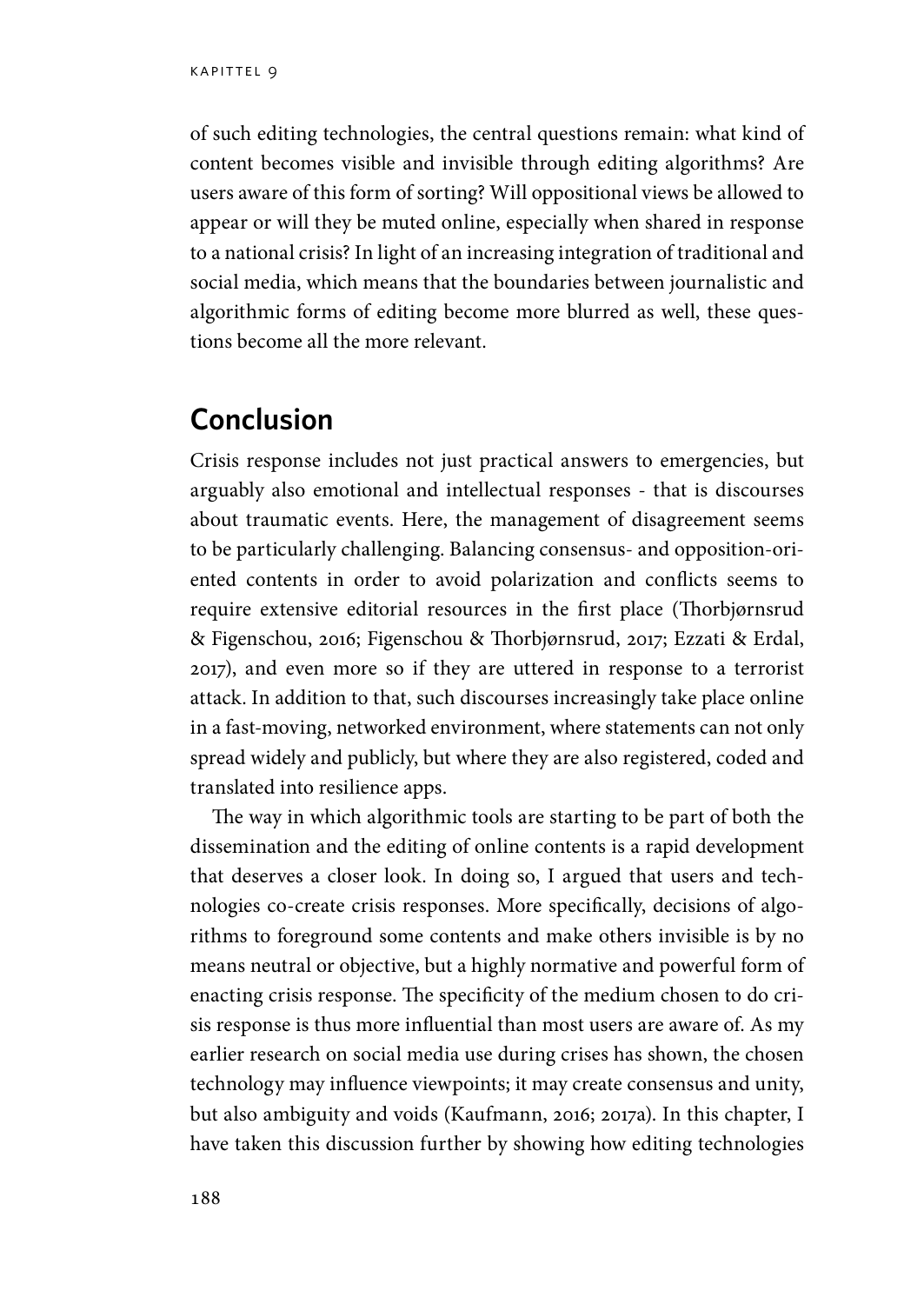are part of either facilitating or shutting down contestation in the way that they sort and filter contents. Even though such automated, yet highly normative decision-making is most likely inconspicuous to the average user, it does have effects on how crises are experienced and how conflict-laden crisis response and resilience discourses may turn out to be, especially when editing technologies make oppositional views disappear. Since the new vision in big data approaches is to make the world a better place with the help of data analysis, we can only hope that those programming and offering such services bear in mind what a powerful role these technologies play in crisis response – for better or worse.

#### **References**

- Andrejevic, M. & Gates, K. (2014). Big Data Surveillance: Introduction. *Surveillance and Society* 12(2), p. 185–196.
- Boyd, D. & Crawford, K. (2012). Critical Questions for Big Data. Provocations for a cultural, technological, and scholarly phenomenon. *Information, Communication and Society* 15(5), p. 662–679.
- Crawford, K., Faleiros, G., Luers, A., Meier, P., Perlich, C. & Thorp, J. (2013). Big Data, Communities and Ethical Resilience: A Framework for Action. White Paper for PopTech and Rockefeller Foundation. Available at: https:// s3.amazonaws.com/poptech\_uploaded\_files/uploaded\_files/66/original/ BellagioFramework.pdf (5 December 2017).
- Duffield, M. (2016). The resilience of the ruins: toward a critique of digital humanitarianism. *Resilience – International Policies, Practices and Discourses* 4(3), p. 147–165.
- European Commission (2017). *Joint communication to the European Parliament and the Council. A Strategic Approach to Resilience in the EU's external action*. Available at: https://eeas.europa.eu/sites/eeas/files/join\_2017\_21\_f1\_communication\_from\_ commission\_to\_inst\_en\_v7\_p1\_916039.pdf (5 December 2017).
- Evans, B. & Reid, J. (2014). *Resilient Life. The Art of Living Dangerously*. Cambridge: Polity Press.
- Ezzati, R.T. & Erdal, M.B. (2017). Do we have to agree? Accommodating unity in diversity in post-terror Norway. *Ethnicities* (online first), p. 1–22.
- Figenschou, T.U., Thorbjørnsrud, K. (2017). Disruptive Media Events. Managing mediated dissent in the aftermath of terror. *Journalism Practice* 11(8), p. 942–959.
- Flaxman, S., Goel, S. & Rao, J.M. (2016) Filter Bubbles, Echo Chambers, and Online News Consumption. *Public Opinion Quarterly* 80(S1), p. 298–320.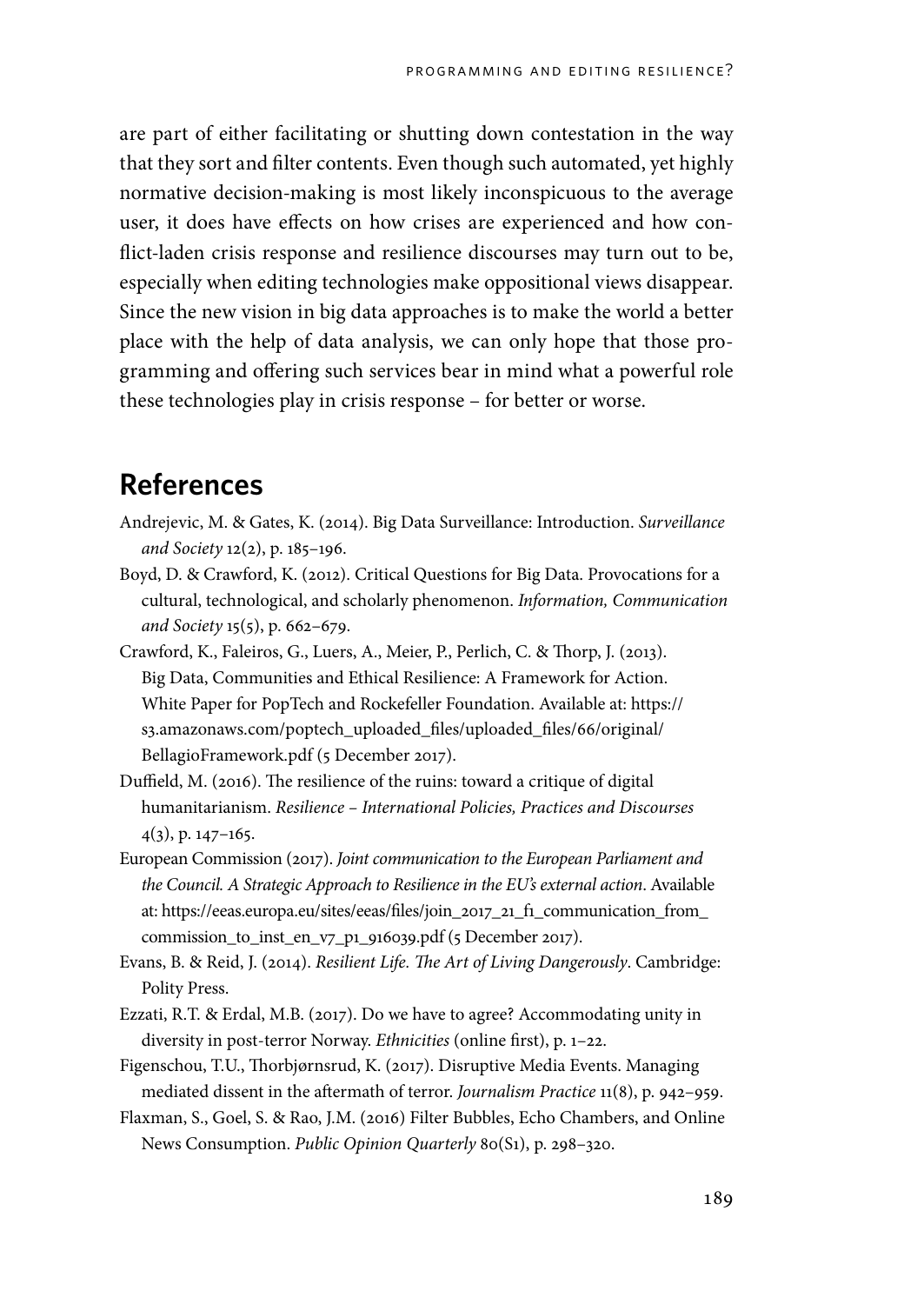- Garmezy, N. (1973). Competence and adaptation in adult schizophrenic patients and children at risk. In: S.R. Dean (ed.), *Schizophrenia: The first ten Dean Award Lectures*. New York: MSS Information Corp., p. 163–204.
- Holling, C.S. (1973). Resilience and Stability of Ecological Systems. *Annual Review of Ecology and Systematics* 4, p. 1–23.
- Jackson, J. (2017). Eli Pariser: activist whose filter bubble warnings presaged Trump and Brexit. *The Guardian*. Available at: https://www.theguardian.com/ media/2017/jan/08/eli-pariser-activist-whose-filter-bubble-warnings-presagedtrump-and-brexit (Accessed 17 November 2017).
- Joseph, J. (2013). Resilience as embedded neoliberalism: a governmentality approach. *Resilience* 1(1), p. 38–52.
- Kaufmann, M. (2017a). *Resilience, Emergencies and the Internet. Security In-Formation*. London: Routledge.
- Kaufmann, M. (2017b). The co-construction of crime predictions: Dynamics between digital data, software and human beings." In: Fyfe N.R., Gundhus H.O.I. & Vrist Rønn, K. (eds.), *Moral Issues in Intelligence-led Policing*. London: Routledge, p. 143–160.
- Kaufmann, M. & Jeandesboz, J. (2016). Politics and 'the digital': from singularity to specificity. *European Journal of Social Theory* 20(3), p. 309–328.
- Lum, N. (2017). The Surprising Difference Between 'Filter Bubble' and 'Echo Chamber'. *Medium*. Available at: https://medium.com/@nicklum/the-surprisingdifference-between-filter-bubble-and-echo-chamber-b909ef2542cc (Accessed 14 March 2017).
- Maron, D.F. (2013). Disaster Response. Congress is grappling with the benefits and risks of using Facebook, Twitter and other social media during emergencies. *Scientific American*. Available at: https://www.scientificamerican.com/article/ how-social-media-is-changing-disaster-response/ (Accessed 5 December 2017).
- Meier, P. (2013). How to Create Resilience Through Big Data. *iRevolutions*. Available at: https://irevolutions.org/2013/01/11/disaster-resilience-2-0/ (Accessed 5 December 2017).
- Mouffe, C. (2005). *On the Political. Thinking in Action*. London: Routledge.
- Ohlheiser, A. (2017). No, the shark picture isn't real: A running list of Harvey's viral hoaxes. *The Washington Post*. Available at: https://www.washingtonpost.com/ news/the-intersect/wp/2017/08/28/no-the-shark-picture-isnt-real-a-running-listof-harveys-viral-hoaxes/?hpid=hp\_no-name\_hp-in-the-news%3Apage%2Finthe-news&utm\_term=.1e1106cc96be (17 November 2017).
- Pariser, E. (2011). *The Filter Bubble: What the Internet is Hiding from You*. New York: Penguin.
- Putnam, R.D. (2002). Bowling together. *The American Prospect*. Available at: http:// prospect.org/article/bowling-together-0 (Accessed 5 December 2017).